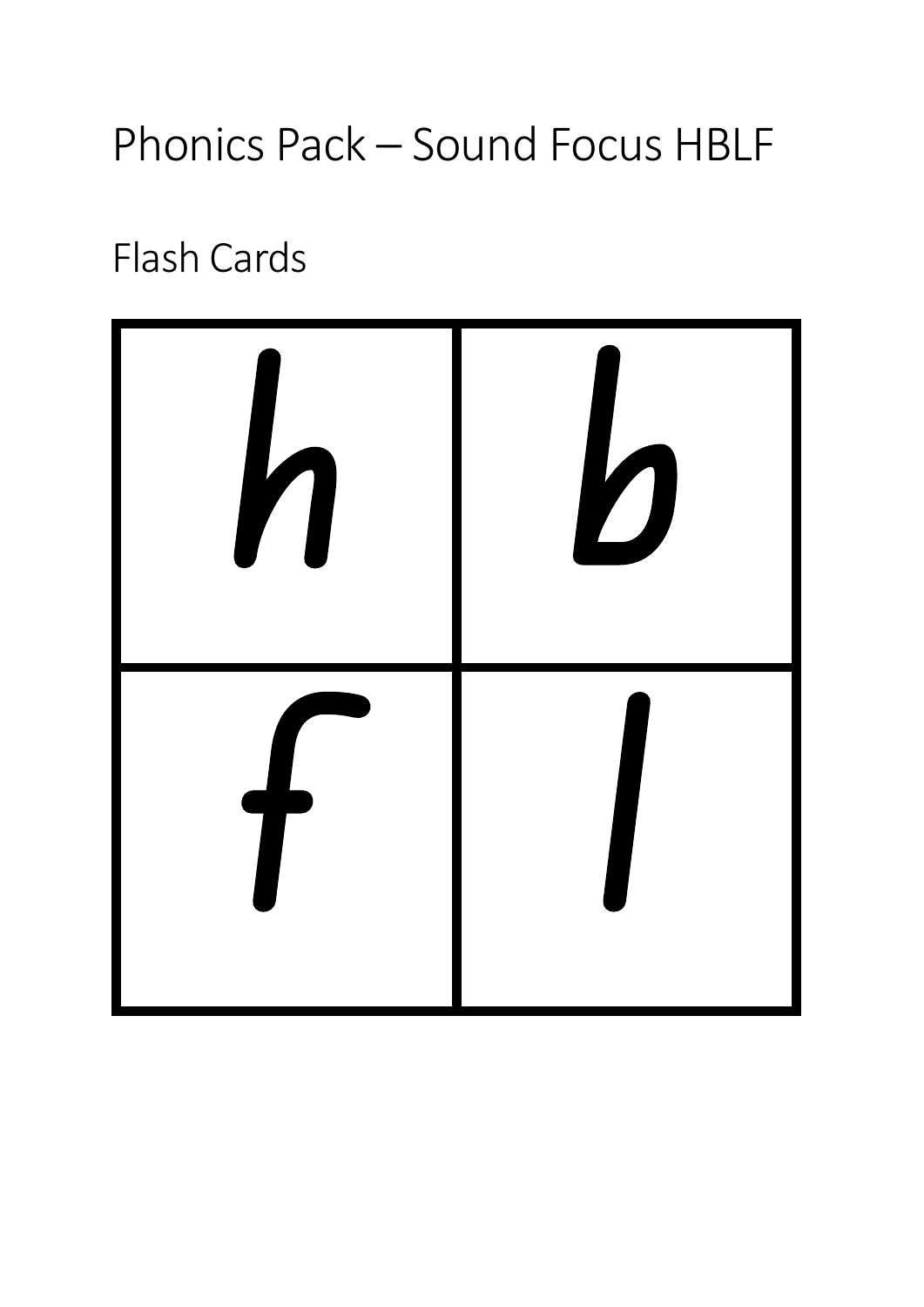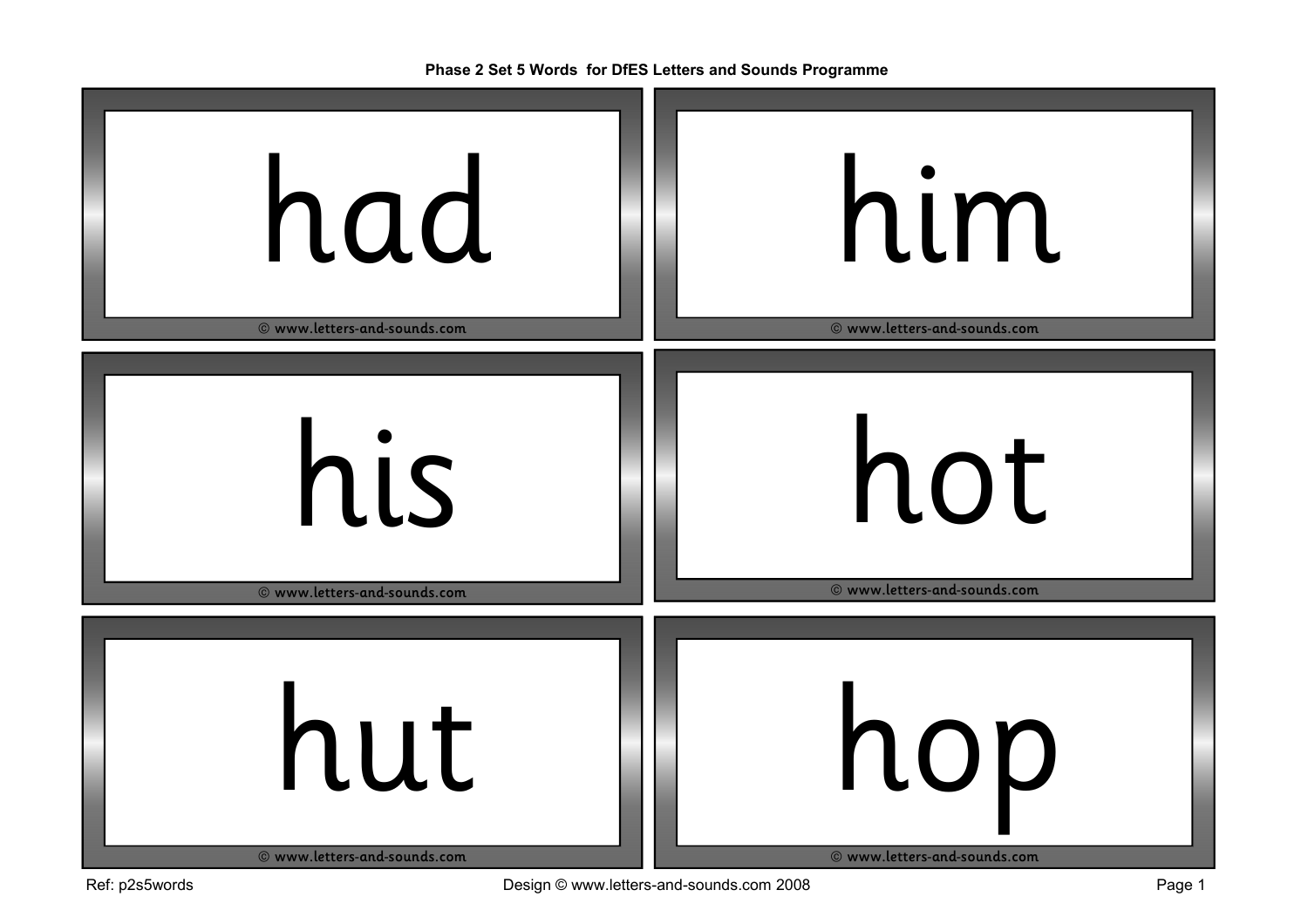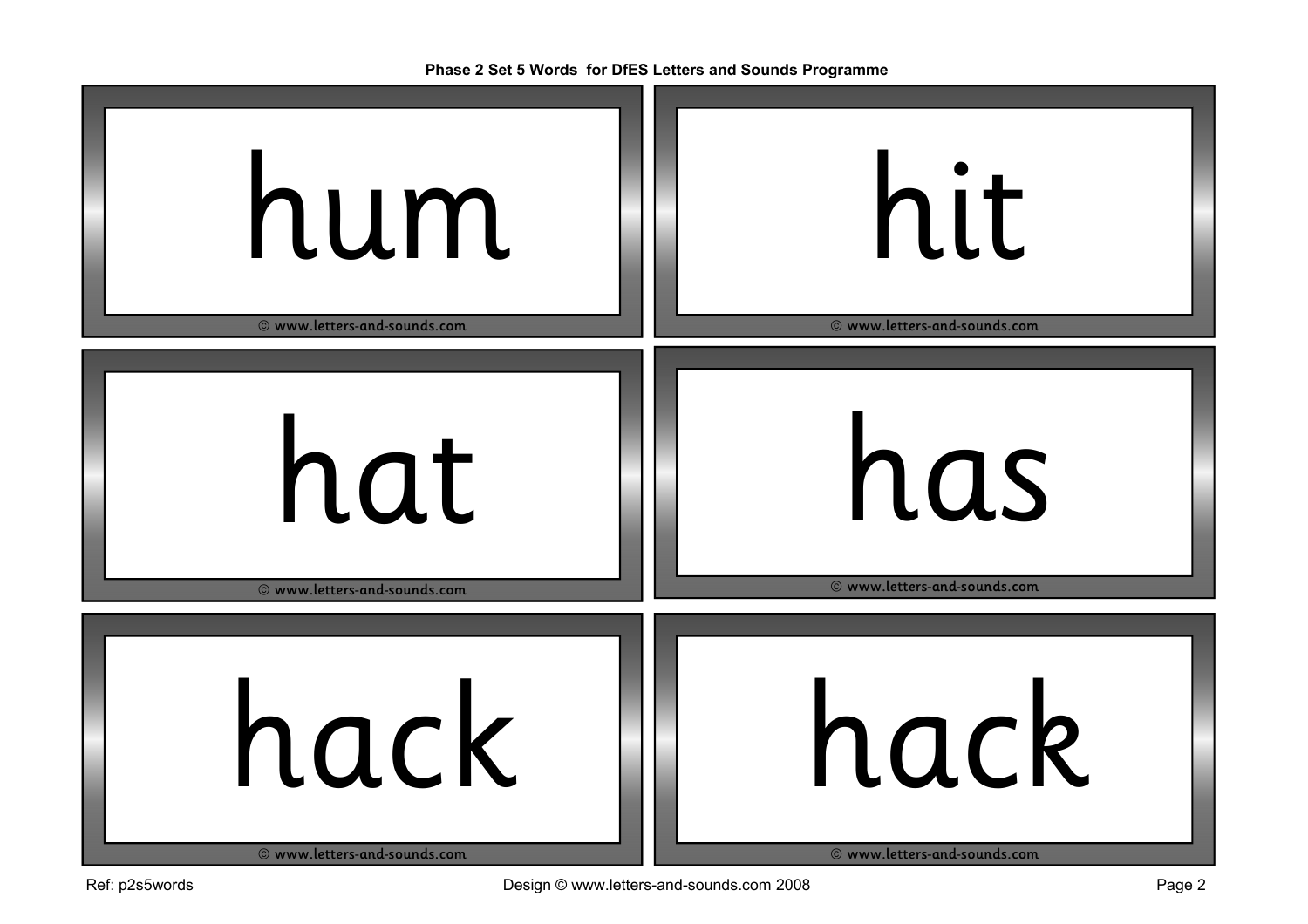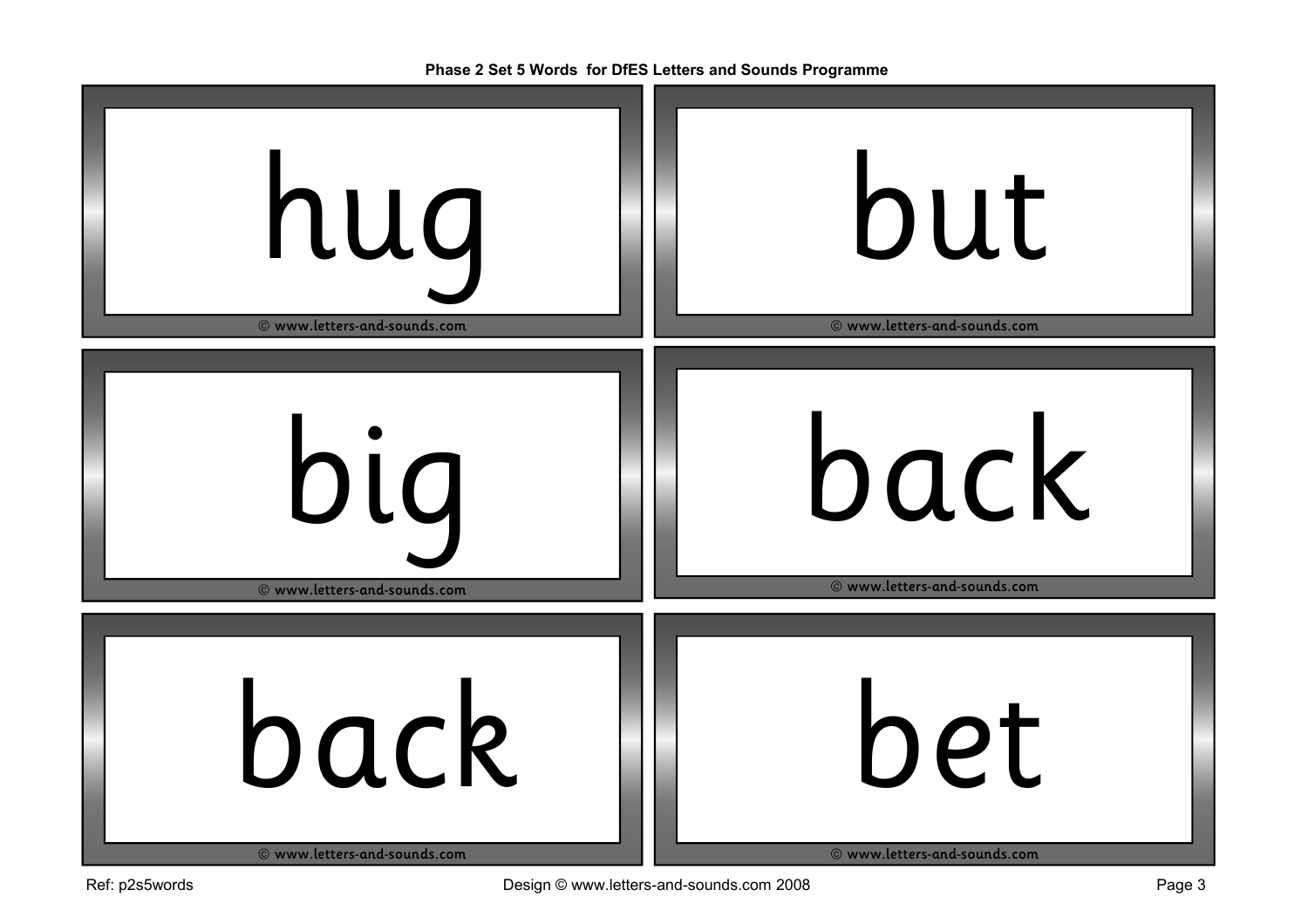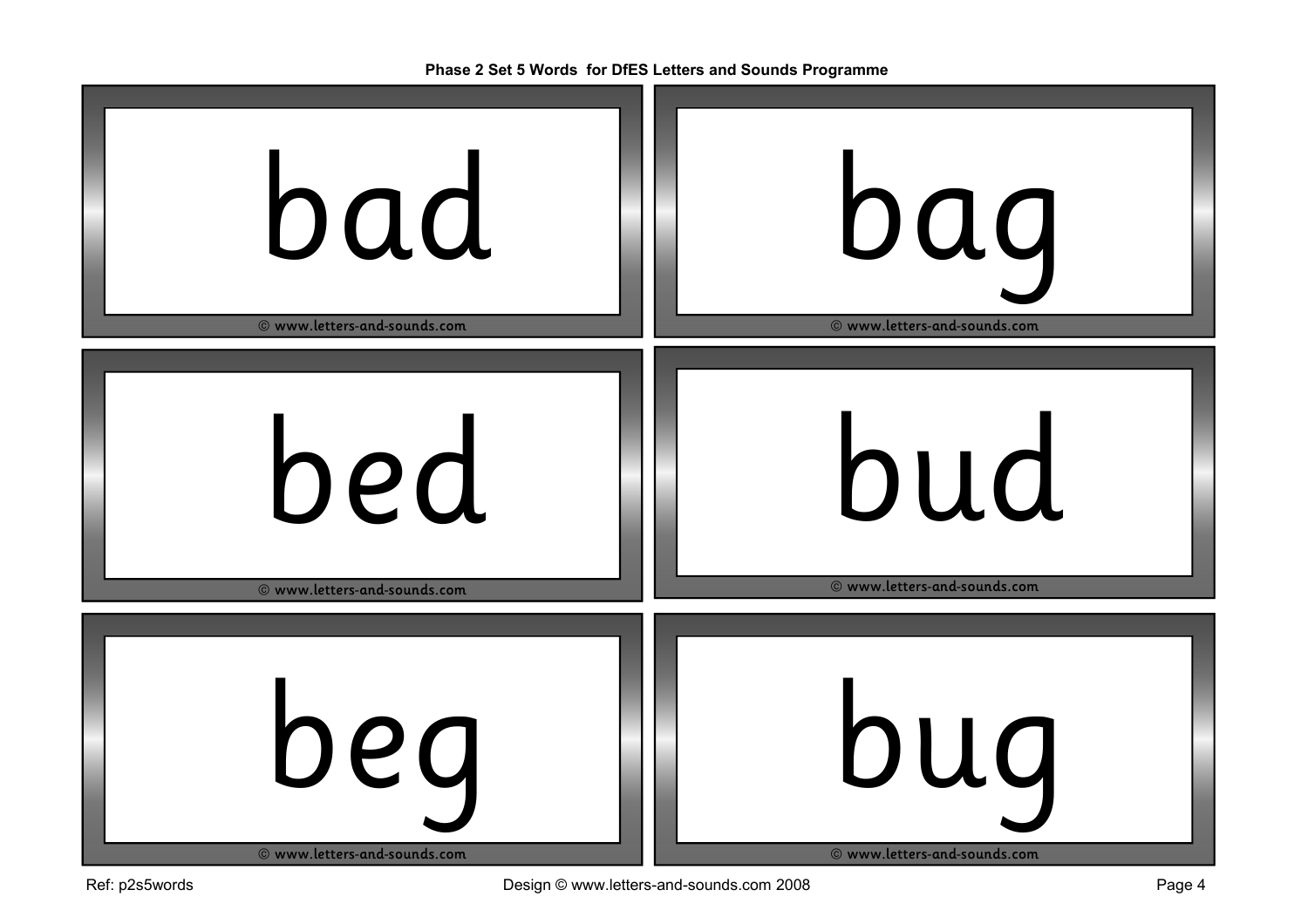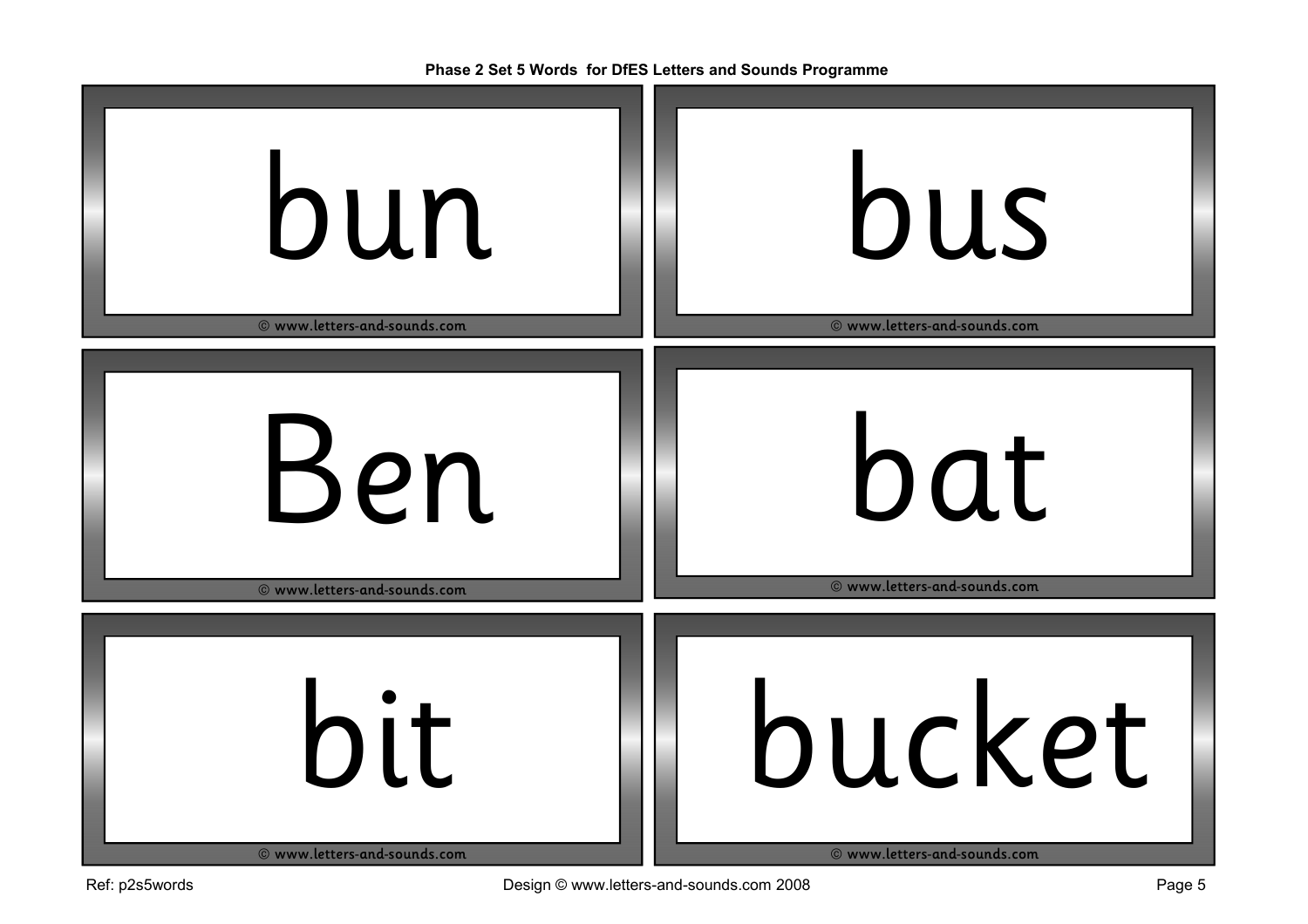

| bucket                       | beckon                       |
|------------------------------|------------------------------|
| © www.letters-and-sounds.com | © www.letters-and-sounds.com |
| beckon                       | rabbit                       |
| © www.letters-and-sounds.com | © www.letters-and-sounds.com |
| © www.letters-and-sounds.com | © www.letters-and-sounds.com |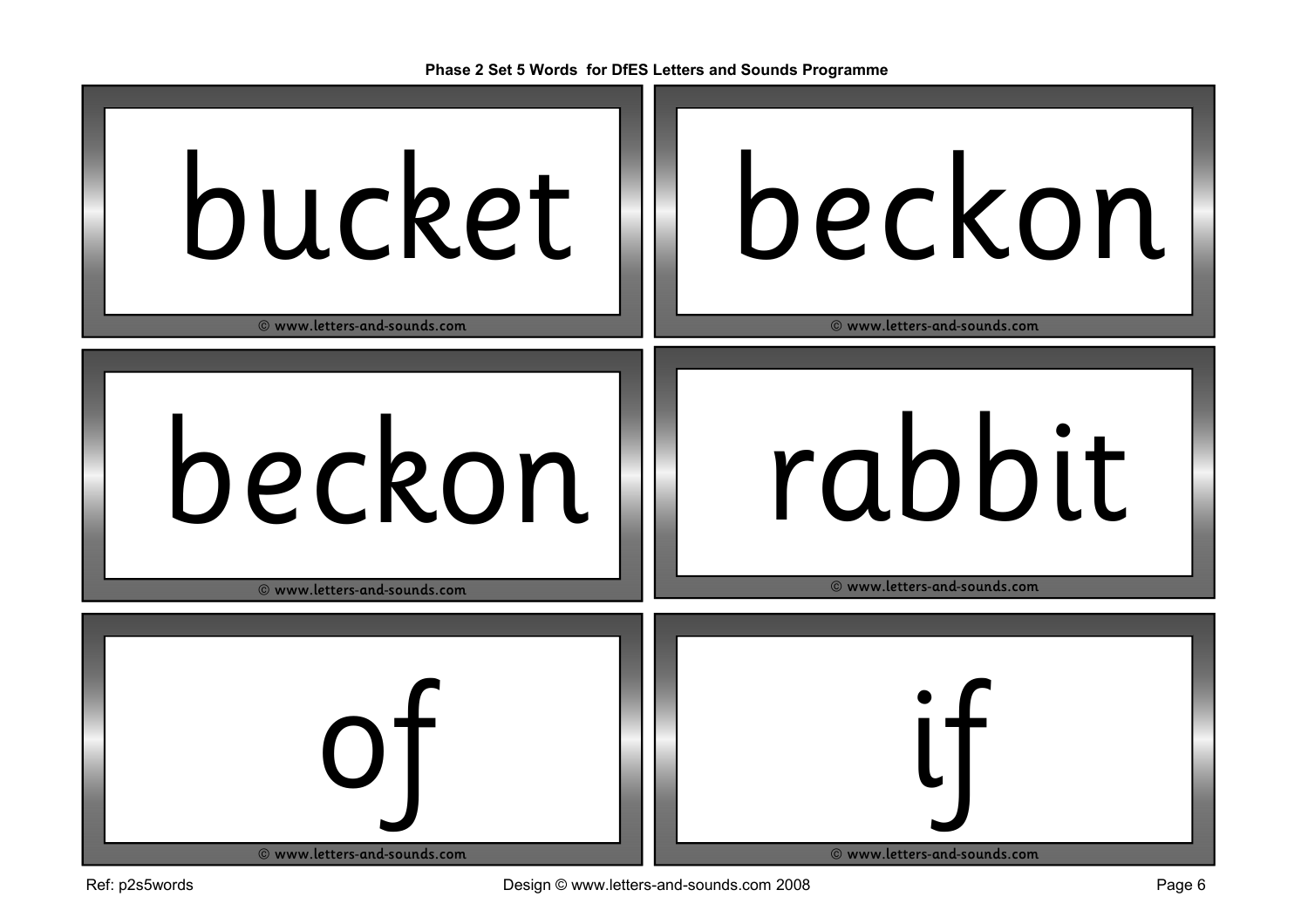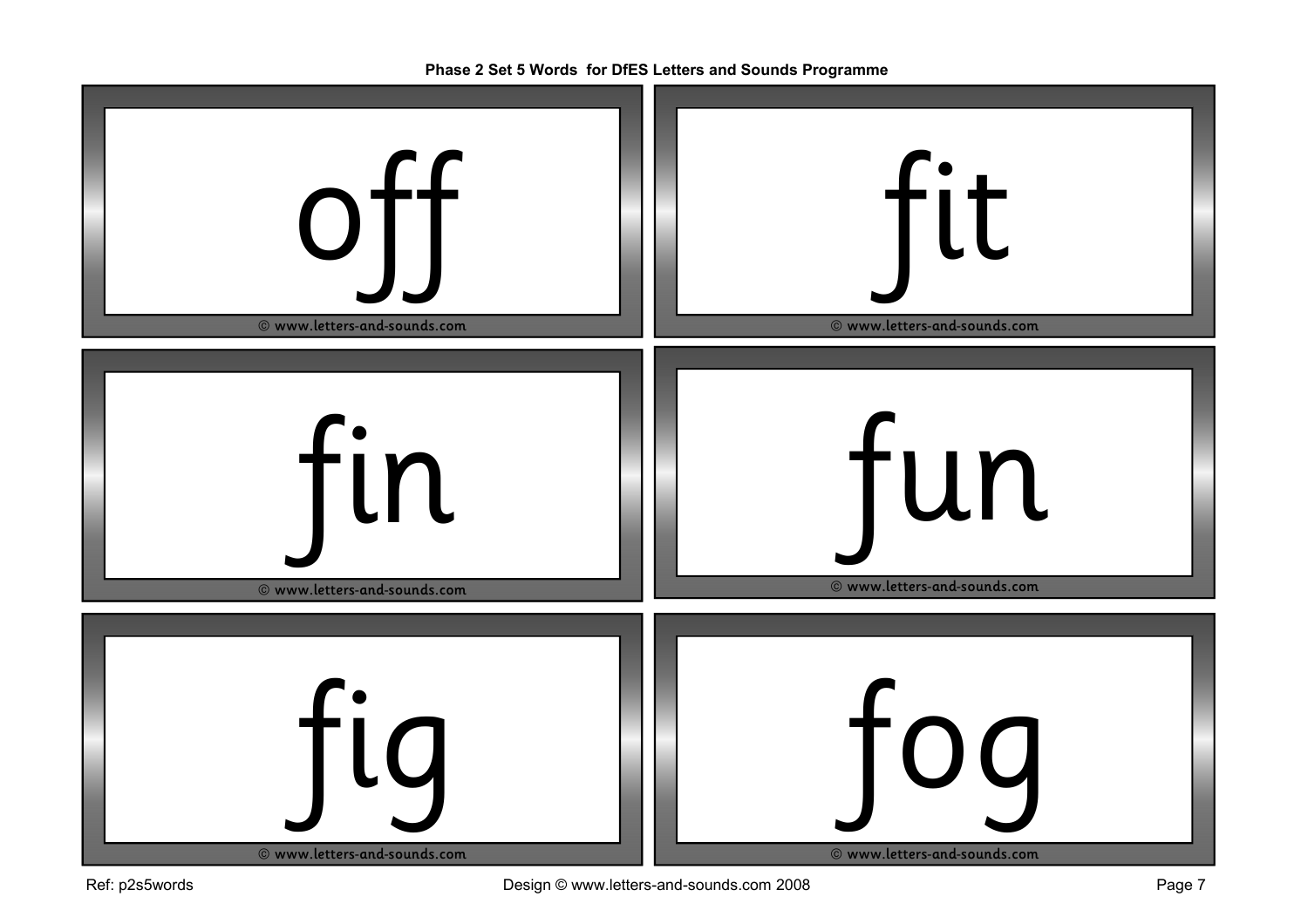

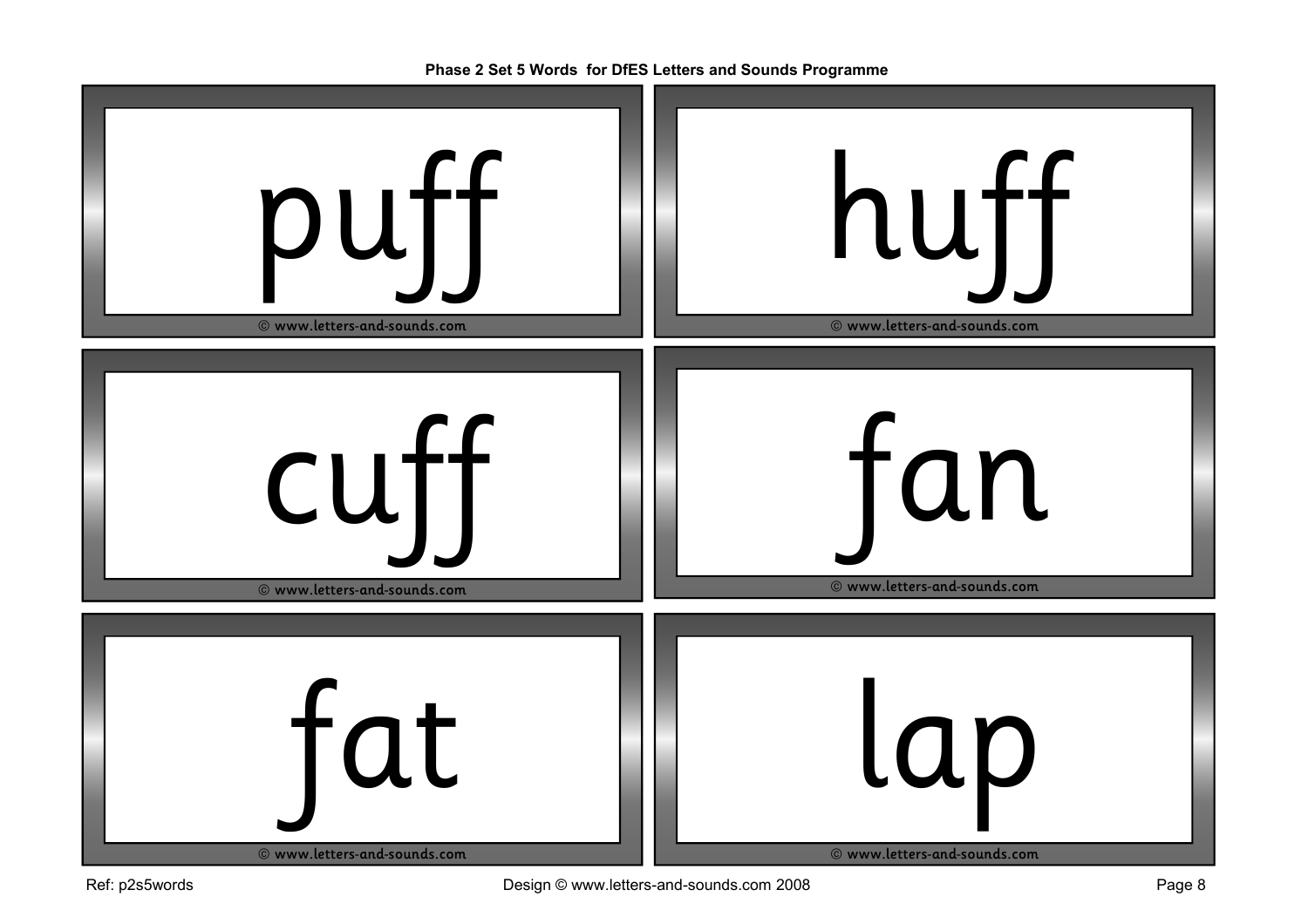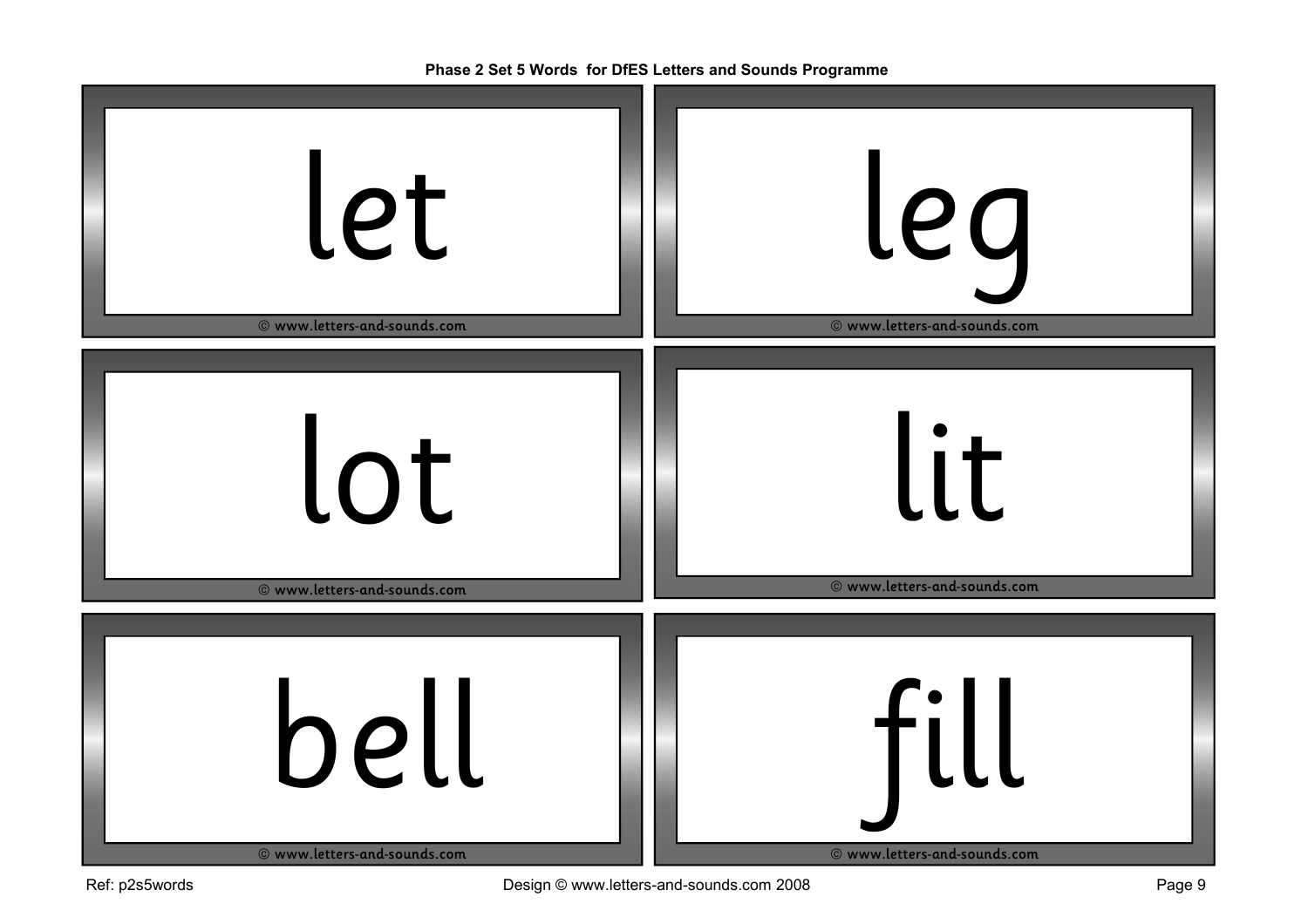| doll                         | tell                         |
|------------------------------|------------------------------|
| © www.letters-and-sounds.com | © www.letters-and-sounds.com |
| sell                         | Bill                         |
| © www.letters-and-sounds.com | © www.letters-and-sounds.com |
| <b>Nell</b>                  | dull                         |
| © www.letters-and-sounds.com | © www.letters-and-sounds.com |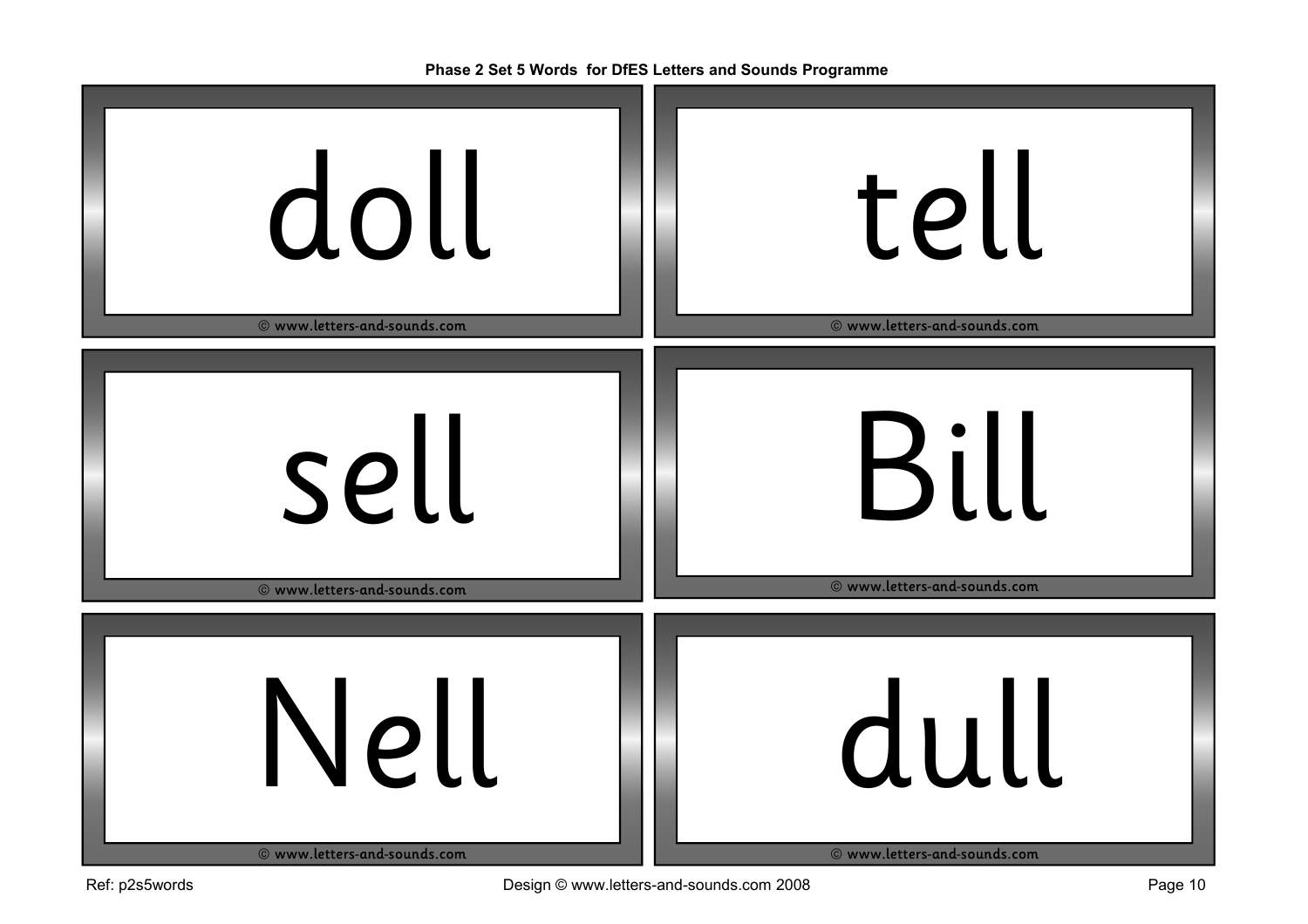| laptop                       | ass                          |
|------------------------------|------------------------------|
| © www.letters-and-sounds.com | © www.letters-and-sounds.com |
| less                         | hiss                         |
| © www.letters-and-sounds.com | © www.letters-and-sounds.com |
| mass                         | mess                         |
| © www.letters-and-sounds.com | © www.letters-and-sounds.com |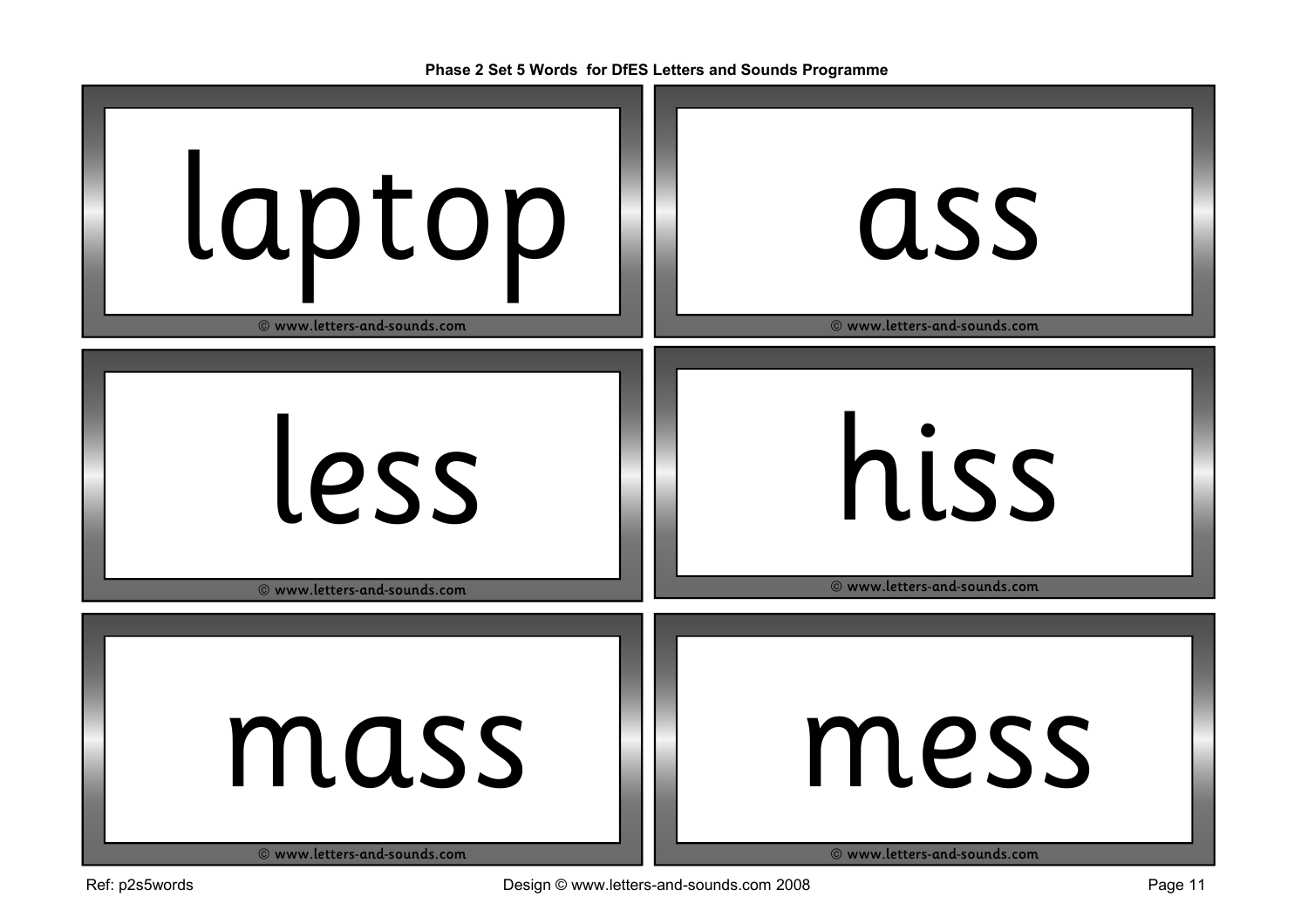| boss                         | fuss                         |
|------------------------------|------------------------------|
| © www.letters-and-sounds.com | © www.letters-and-sounds.com |
| pass                         | kiss                         |
| © www.letters-and-sounds.com | © www.letters-and-sounds.com |
| kiss                         | Tess                         |
| © www.letters-and-sounds.com | © www.letters-and-sounds.com |